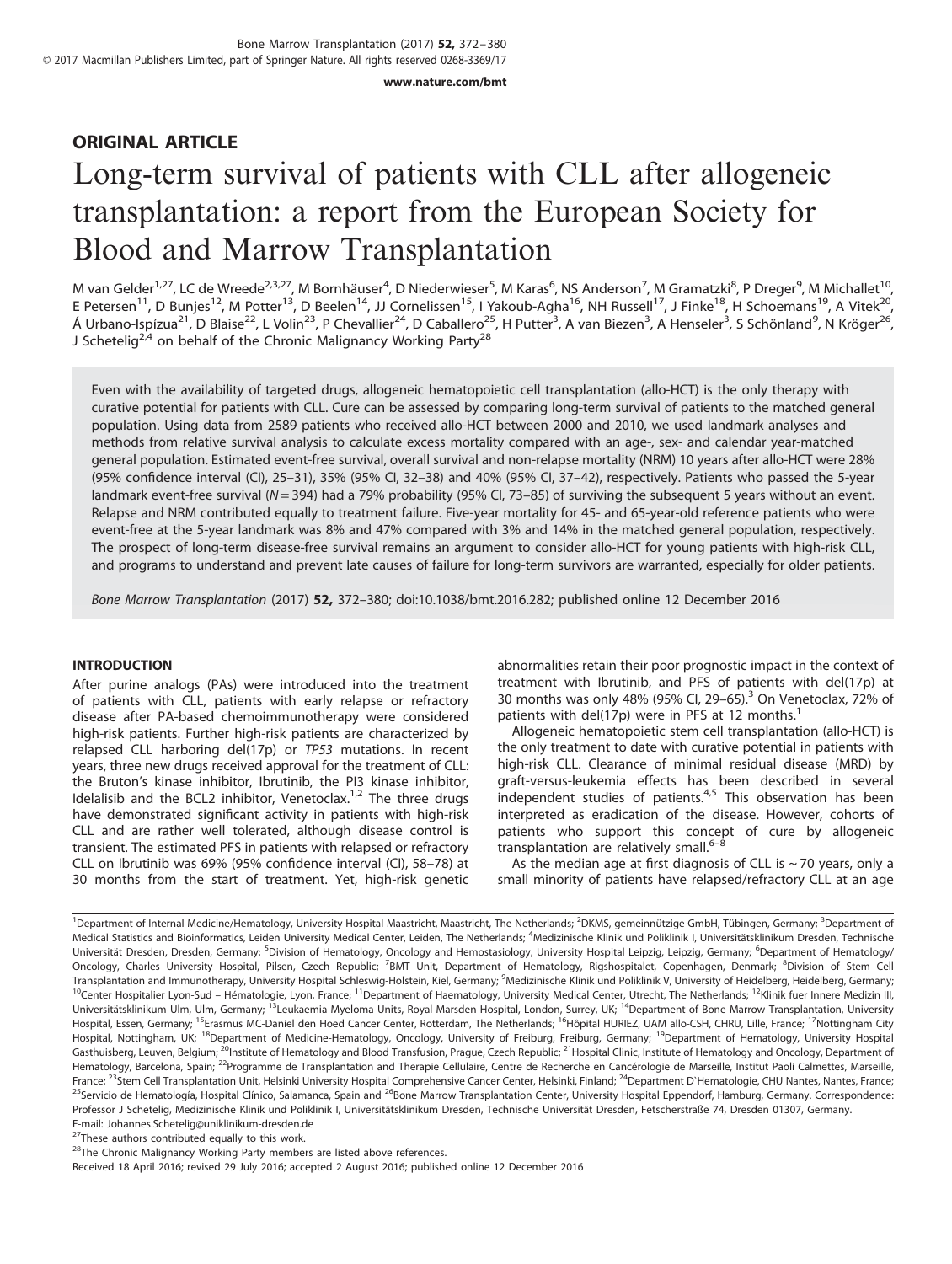and in a physical condition that allows allo-HCT to be considered. With the availability of kinase inhibitors and BCL2 inhibitors, decision-making for patients with high-risk CLL who are eligible for allo-HCT has become a challenging task. Patients and physicians must weigh up risks and benefits of allo-HCT compared with well-tolerated oral drugs with the capacity to maintain disease control for a few years. $9,10$  Information on combination therapies, cross-resistance of Ibrutinib and Idelalisib and salvage<br>options is just emerging.<sup>[11,12](#page-7-0)</sup> In parallel, second-generation kinase inhibitors are being developed and show very promising results in phase II trials.<sup>[13](#page-7-0)</sup> In this context, it is important to provide information on the curative potential of allo-HCT. Registry data of a large cohort can be used to estimate long-term outcomes. Since cure cannot be assessed on the individual level, excess mortality in long-term survivors compared with the general population can be used as a surrogate marker for cure. Additionally, long-term survivors themselves and their physicians may wish to know of the prospect of cure in relation to certain landmarks that have been passed without relapse or progression.

Here, we report on results from the analysis of long-term survival outcomes and the estimation of excess mortality from a large registry cohort of patients with CLL who received allo-HCT. This information is instrumental for better patient information and improved care for long-term survivors.

### MATERIALS AND METHODS

For this study, data were extracted from the registry of the European Society for Blood and Marrow Transplantation. All patients who received a first allo-HCT for CLL between January 2000 and December 2010 were included, with the exception of patients with Richter's transformation or with syngeneic donors.

The primary end point was overall survival (OS), defined as time since either allo-HCT or landmark until death with surviving patients being censored at the time of last follow-up. Landmark time-points were set at 2 and 5 years after allo-HCT. Secondary end points were event-free survival (EFS), cumulative incidence of relapse/progression (CIR) and non-relapse mortality (NRM), all measured either from allo-HCT or from landmark. EFS was defined as time to death or relapse/disease progression (whichever occurred first), with surviving patients being censored at the last timepoint reported disease-free. Relapse/progression and NRM were analyzed together in a competing risks framework.[14](#page-7-0) At each landmark time-point, the event-free (EF) population consisted of all patients alive without relapse/progression before the landmark.

Next, we compared the mortality of the CLL patients to that of the general population by means of methods from relative survival, thereby assessing which proportion of mortality after allo-HCT could be attributed to CLL and its treatment, and which to background mortality.<sup>[15,16](#page-7-0)</sup> First, the survival outcomes of the landmark populations were analyzed for men and women separately in comparison with the expected survival of a synthetic cohort of the general population in which each patient was matched to an artificial control with the same sex, country and age in the year of allo-HCT. Population tables from the Human Mortality Database were used ([www.](www.humanmortality.de) [humanmortality.de](www.humanmortality.de)). Patients originating from countries for which no mortality data was available through this source were matched to German controls (53 patients in the whole cohort, 16 in the 2-year landmark population). We then studied the impact of age, sex and year of allo-HCT on the excess hazard, defined as the difference between the observed hazard of the CLL patients and the hazard of the matched general population, by means of an additive Cox model for relative survival. Model-based OS estimates with different starting times were always illustrated for the same two reference patient groups: German men, transplanted in 2000 at ages 45 and 65 years. They were chosen because of the distribution of sex and country in the data set. Finally, we assessed the contribution of death with and without prior relapse/progression to all reported deaths in consecutive time intervals since HCT for different age categories, by estimating the relative hazard.<sup>17</sup>

All analyses were performed in SPSS 21 and R 3.1.0 (Armonk, NY, USA), packages 'survival', 'cmprsk', 'relsurv' and 'prodlim'.

## **RESULTS**

# Patient characteristics

Data from 2589 patients were analyzed. Patient characteristics are shown in [Table 1](#page-2-0). At allo-HCT, patients were aged between 12 and 74 years, with a median age of 55 years. The majority of patients (74%) were male. The remission status of patients at the time of transplantation was reported as 16% in CR, 50% in PR and 34% with stable or progressive disease. Fifty-one percent of the patients had an HLA-identical sibling donor. Seventy-seven percent of patients had received reduced-intensity conditioning. The median follow-up time since allo-HCT for patients alive at last follow-up was 3.3 years. The number of patients still under follow-up at the 2- and 5-year landmarks is shown in [Figure 1.](#page-2-0)

# Outcomes for the whole cohort of patients

For the whole cohort of patients, OS, EFS, CIR and NRM since allo-HCT are shown in [Table 2](#page-3-0) and [Figure 2](#page-3-0). OS decreased from 62% (95% CI, 60–64) at 2 years to 45% (95% CI, 43–48) at 5 years and to 35% (95% CI, 32–38) at 10 years after allo-HCT. The probability of EFS at 2 years was 49% (95% CI, 47–52) and decreased to 28% (95% CI, 25–31) at 10 years. For this registry cohort, NRM was reported as the major cause of treatment failure. The NRM probability was 30% (95% CI, 28–32) at 2 years and 36% (95% CI, 34–38) at 5 years after allo-HCT. Cumulative incidence of relapse was 21% (95% CI, 19–22) at 2 years and 32% (95% CI, 30–35) at 10 years after allo-HCT. The latest relapse in our data was reported as 9 years after allo-HCT. The oldest patient alive was 78 years old at last follow-up.

# Outcomes for the landmark populations at 2 and 5 years

OS, EFS, CIR and NRM for patients who passed the 2- and 5-year landmarks after allo-HCT without having experienced relapse or progression are shown in [Table 3](#page-4-0). In patients who passed the 2 year landmark event-free, relapse/progression and NRM continued to occur. The cumulative incidence of relapse at 8 years after the landmark was 24% (95% CI, 20–28) and NRM was 20% (95% CI, 16–24). The probability of being alive 10 years after allo-HCT (8 years after the landmark) was 65% (95% CI, 60–70). For event-free patients beyond the 5-year landmark, CIR in the next 5 years was 11% (95% CI, 7–16) and NRM was 10% (95% CI, 5–15). The probability of being alive 10 years after allo-HCT was 83% (95% CI, 77–90).

#### Excess mortality

For male patients who were event-free at the 2-year landmark, 1-year mortality of 8% contrasts with 1% in the matched general population ( $P < 0.001$  for a comparison over time). At 10 years after allo-HCT, survival was 63% compared with 92% in the matched general population. One-year mortality for women in the 2-year landmark population was 7% for patients compared with 0.3% in the general population. Survival was 70% at 10 years after allo-HCT compared with 96% in the matched general population, respectively (see [Figure 3a\)](#page-5-0).

The Cox model for the excess hazard showed that sex had no impact on the excess hazard (hazard ratio (HR) 1.0 for women versus men,  $P = 0.8$ ), whereas increasing age had a large and significant impact (HR 1.4 for an age difference of 10 years at allo-HCT,  $P < 0.001$ ) and transplantation in more recent years had a slightly adverse impact (HR 1.3 for HCTs performed 5 years apart,  $P = 0.1$ ). The model-based estimate of 1-year mortality of 4% for a man aged 45 years at allo-HCT who passed the 2-year landmark contrasts with 0.4% in the matched general population. In a man aged 65 years at allo-HCT, the corresponding numbers are 9% in 1-year mortality compared with 2% in the matched general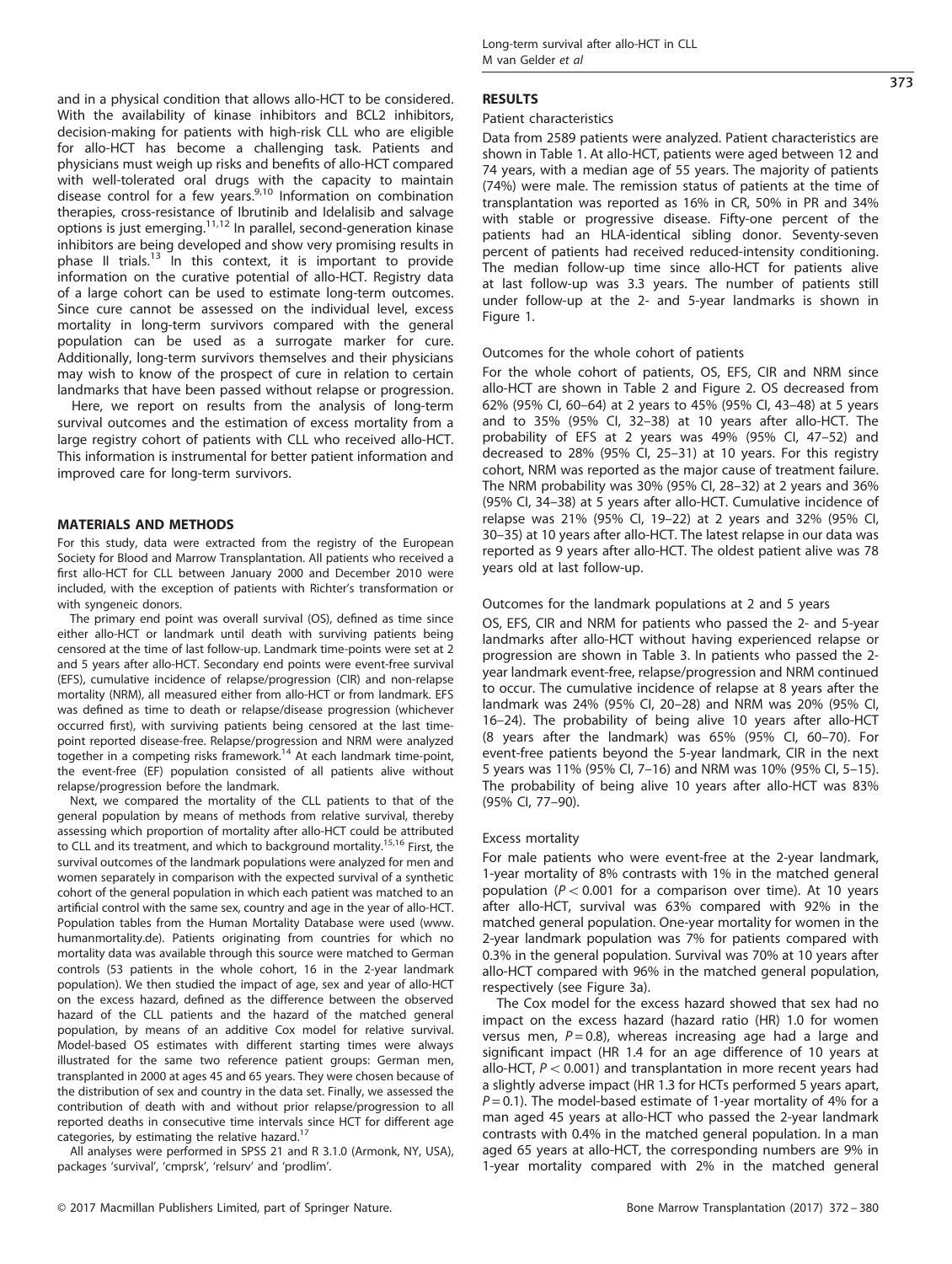# Long-term survival after allo-HCT in CLL M van Gelder et al

<span id="page-2-0"></span>374

| Parameter                                        | (% )       | All patients 2-year EF LM<br>Total | 5-year EF LM<br>population (%) population (%) |  |
|--------------------------------------------------|------------|------------------------------------|-----------------------------------------------|--|
|                                                  | $N = 2589$ | $N = 1023$                         | $N = 394$                                     |  |
| Patient sex                                      |            |                                    |                                               |  |
| Male                                             | 74         | 72                                 | 73                                            |  |
| Female                                           | 26         | 28                                 | 27                                            |  |
| Age at allo-HCT                                  |            |                                    |                                               |  |
| Median (range)                                   | 55 (12–74) | 54 (12–74)                         | 52 (23–69)                                    |  |
| (years)                                          |            |                                    |                                               |  |
| $\leq 45$ years (%)                              | 14         | 16                                 | 20                                            |  |
| 45-55 years                                      | 39         | 42                                 | 43                                            |  |
| 55-65 years                                      | 42         | 38                                 | 34                                            |  |
| $>65$ years                                      | 6          | 4                                  | 3                                             |  |
| Year of allo-HCT                                 |            |                                    |                                               |  |
| $\leqslant$ 2001                                 | 9          | 10                                 | 19                                            |  |
| 2002-2003                                        | 14         | 14                                 | 24                                            |  |
| 2004-2005                                        | 16         | 20                                 | 28                                            |  |
| 2006-2007                                        | 21         | 22                                 | 27                                            |  |
| 2008-2009                                        | 26<br>14   | 24<br>10                           | 2<br>0                                        |  |
| 2010                                             |            |                                    |                                               |  |
| Patient nationality                              |            |                                    |                                               |  |
| Belgium                                          | 4          | 3                                  | 3                                             |  |
| Czech Republic                                   | 5          | 4                                  | 4                                             |  |
| France                                           | 14         | 16                                 | 16                                            |  |
| Germany<br><b>Great Britain</b>                  | 25<br>12   | 21<br>12                           | 21<br>11                                      |  |
| Italy                                            | 11         | 12                                 | 14                                            |  |
| Netherlands                                      | 6          | 7                                  | 7                                             |  |
| Spain                                            | 7          | 6                                  | 6                                             |  |
| Remaining                                        | 18         | 19                                 | 19                                            |  |
| countries <sup>a</sup>                           |            |                                    |                                               |  |
| Remission status at allo-HCT ( $N = 2439$ , 94%) |            |                                    |                                               |  |
| CR.                                              | 16         | 21                                 | 19                                            |  |
| PR                                               | 50         | 53                                 | 51                                            |  |
| Stable/progress                                  | 34         | 27                                 | 30                                            |  |
| Interval diagnosis CLL-allo-HCT                  |            |                                    |                                               |  |
| Median (range)                                   |            | 55 (2-415) 51 (2-258)              | $49(2 - 258)$                                 |  |
| (months)                                         |            |                                    |                                               |  |
| $\leqslant$ 4 years                              | 44         | 47                                 | 48                                            |  |
| 4–8 years                                        | 36         | 35                                 | 37                                            |  |
| $>8$ years                                       | 20         | 18                                 | 15                                            |  |
| Karnofsky status ( $N = 1424$ , 55%)             |            |                                    |                                               |  |
| 90-100%                                          | 77         | 85                                 | 84                                            |  |
| 70-80%                                           | 22         | 14                                 | 15                                            |  |
| $\leq 60\%$                                      | 1          | 1                                  | 1                                             |  |
| Previous auto-HCT                                |            |                                    |                                               |  |
| No                                               | 89         | 89                                 | 89                                            |  |
| Yes, $>$ 2 years before                          | 9          | 9                                  | 10                                            |  |
| Yes, $\leq 2$ years before                       | 2          | 2                                  | 1                                             |  |
| Donor match                                      |            |                                    |                                               |  |
| HLA-identical sibling                            | 51         | 58                                 | 66                                            |  |
| Other donor                                      | 49         | 42                                 | 34                                            |  |
| Patient-donor sex constellation                  |            |                                    |                                               |  |
| Male-male                                        | 48         | 47                                 | 48                                            |  |
| Male-female                                      | 26         | 25                                 | 24                                            |  |
| Female-male                                      | 15         | 16                                 | 15                                            |  |
| Female-female                                    | 11         | 13                                 | 13                                            |  |

| Table 1. (Continued)                                                                                                                                  |                           |                                                      |                                |  |  |
|-------------------------------------------------------------------------------------------------------------------------------------------------------|---------------------------|------------------------------------------------------|--------------------------------|--|--|
| Parameter                                                                                                                                             | (% )                      | All patients 2-year EF LM<br>population (%)<br>Total | 5-year EF LM<br>population (%) |  |  |
|                                                                                                                                                       | $N = 2589$                | $N = 1023$                                           | $N = 394$                      |  |  |
| Conditioning<br>Reduced intensity<br>Myeloablative                                                                                                    | 77<br>23                  | 79<br>21                                             | 76<br>24                       |  |  |
| Source of graft<br>Bone marrow<br>Peripheral blood<br>Cord blood                                                                                      | 9<br>89<br>$\mathfrak{p}$ | 9<br>89<br>$\mathcal{P}$                             | 10<br>89<br>1                  |  |  |
| Follow-up for patients alive at last follow-up<br>$7(5-13)$<br>Median (range)<br>$3(0-13)$<br>$5(2-13)$<br>(years)                                    |                           |                                                      |                                |  |  |
| Abbreviations: allo-HCT = allogeneic hematopoietic stem cell transplanta-<br>tion; EF = event-free population; LM = landmark. Numbers and percentages |                           |                                                      |                                |  |  |

tion; EF = event-free population; LM = landmark. Numbers and percentages provided in the first column indicate number of patients with data for this variable in the full data set, if  $<$  95% of data available. <sup>a</sup>Countries contributing  $<$  100 patients to the study.



Figure 1. Analysis populations. The number of patients in follow-up at different time-points after allo-HCT. OS population: All patients alive and in follow-up at the landmark; EF population: All patients in the OS population without relapse/progression before the landmark.

population [\(Figure 3b](#page-5-0), compared with Supplementary Figure S2 for women).

Next, outcomes from the 5-year landmark were investigated. The 5-year mortality of the matched general population was 5% compared with 17% in the landmark population  $(P < 0.001)$ ([Table 3\)](#page-4-0). Male patients who were event-free at the 5-year landmark had a survival of 82% in the next 5 years in contrast with 95% in the matched general population. Five-year survival for the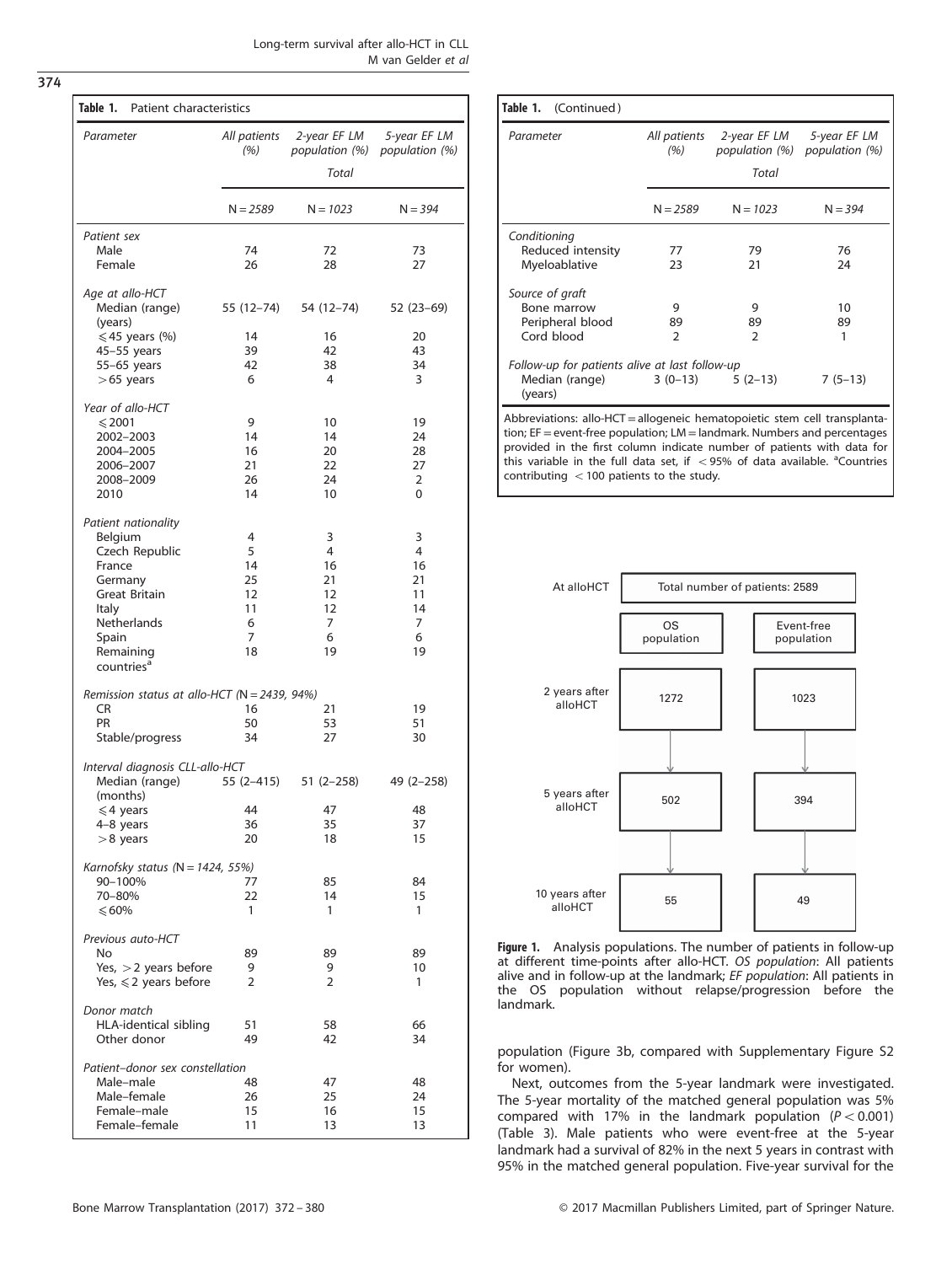<span id="page-3-0"></span>

| Time from | Overall survival (%) | Event-free survival (%) | Incidence of relapse/progression (%) | Non-relapse mortality (%) |
|-----------|----------------------|-------------------------|--------------------------------------|---------------------------|
| allo-HCT  | (95% CI)             | (95% CI)                | (95% CI)                             | (95% CI)                  |
| 1 year    | 71 (69–73)           | $62(60-64)$             | $14(13-15)$                          | $24(23-26)$               |
| 2 years   | $62(60-64)$          | 49 (47 - 52)            | $21(19-22)$                          | $30(28-32)$               |
| 5 years   | 45 (43-48)           | $35(33-37)$             | $29(27-30)$                          | $36(34-38)$               |
| 10 years  | $35(32-38)$          | $28(25-31)$             | $32(30-35)$                          | 40 (37-42)                |



Patients at risk 2589 1636 1272 929 671 502 358 261 160 102 55



Figure 2. OS, NRM and CIR of all patients from allo-HCT. (a) Kaplan–Meier plot for OS of the whole cohort with 95% CIs. The survival probability of the age-, sex-, country- and calendar year-matched general population is shown by the dashed black line. (b) CIR and NRM. A full color version of this figure is available at the Bone Marrow Transplantation journal online.

corresponding female patients was 86% compared with 97% in the general population.

A separate Cox model was fitted to assess the excess hazard of this population. Sex still had no significant impact (HR 1.1 for women versus men,  $P = 0.9$ ), whereas the impact of age was increased compared with the 2-year landmark model: HR 2.9 for a 10-year older patient at allo-HCT ( $P < 0.001$ ). Five-year mortality from the 5-year landmark was 8 and 47% in male reference patients aged 45 and 65 years at allo-HCT compared with 3 and 14% in the matched general population [\(Figure 3c](#page-5-0), compared with Supplementary Figure S2 for women).

A further Cox model for the excess hazard of mortality since allo-HCT was fitted. This excess hazard remains above zero until late after allo-HCT, even at 10 years after allo-HCT, implying that excess mortality because of CLL and its treatment does not fully vanish over time (see Supplementary Figure S1, online only). Furthermore, it is larger for patients with increased age at allo-HCT. Patient sex did not influence excess mortality.

#### Causes of death

We analyzed causes of late NRM. In total, 19 non-relapse deaths beyond the 5-year landmark were reported. The main cause of death was available for 17 of the 19 patients. GVHD was mentioned as main cause of death in 42% of patients, new malignancies in 26% of patients, infections in 11% of patients and miscellaneous causes in 11% of patients. Finally, we compared the relative contribution of NRM versus death after relapse in three time intervals. In the first 2 years after allo-HCT, 79% of deceased patients died from NRM and 21% after having experienced relapse or progression. The corresponding numbers for 2–5 years and after 5 years after allo-HCT were 40 and 32% owing to NRM and 60 and 68% mortality after relapse/progression. Recalculation of these percentages of four age groups  $(\leq 45, 45-55, 55-65, 98)$ and  $>$  65 years at allo-HCT) showed that after the first 2 years, the contribution of NRM to all deaths was significantly larger for older patients than for younger patients (see [Table 4\)](#page-5-0).

# **DISCUSSION**

The aim of this study was to estimate the fraction of cured patients with CLL after allo-HCT. Here, we report on the largest ever published cohort of transplanted patients with CLL, with a large number of patients with follow-up of  $>$  5 years. The 5-year EFS of 35% in this large study fits right in the middle of the reported ra[nge](#page-7-0) between 28 and 43% reported from smaller series of patients. $6-8,18,19$  $6-8,18,19$  When counting from the day of allo-HCT, 28% of patients (95% CI, 25–31) maintained disease control at 10 years. For patients who passed the 2- and 5-year landmark event-free, the fraction of patients who maintained disease control at 10 years from allo-HCT increased to 56% (95% CI, 51–62) and 79% (95% CI, 73–85). These numbers represent a promising perspective for patients with an otherwise life-threatening disease.

The cohort of patients in this study is remarkably different compared with previously published studies on long-term survival after allo-HCT for other diseases. First, the median age at allo-HCT was 5[5 yea](#page-7-0)rs as compared with  $<$  35 years in cohorts of long-term survivors who were reported so far.<sup>20–23</sup> Second, in our series the percentage of male patients was higher (74%), a feature specific to CLL.

Older age and male sex are linked to higher mortality, and thus, expectedly, the survival probabilities of the landmark populations of CLL patients are not as high as reported from those studies, which analyzed patients whose median age was 20 years lesser at allo-HCT. For example, the 2-year event-free landmark population of CLL patients in our study had a 10-year survival of 65% (95% CI, 60-70) compared with  $84%$  reported by Wingard et  $al.^{22}$  $al.^{22}$  $al.^{22}$  in lymphoma patients with a median age of 34 years at allo-HCT.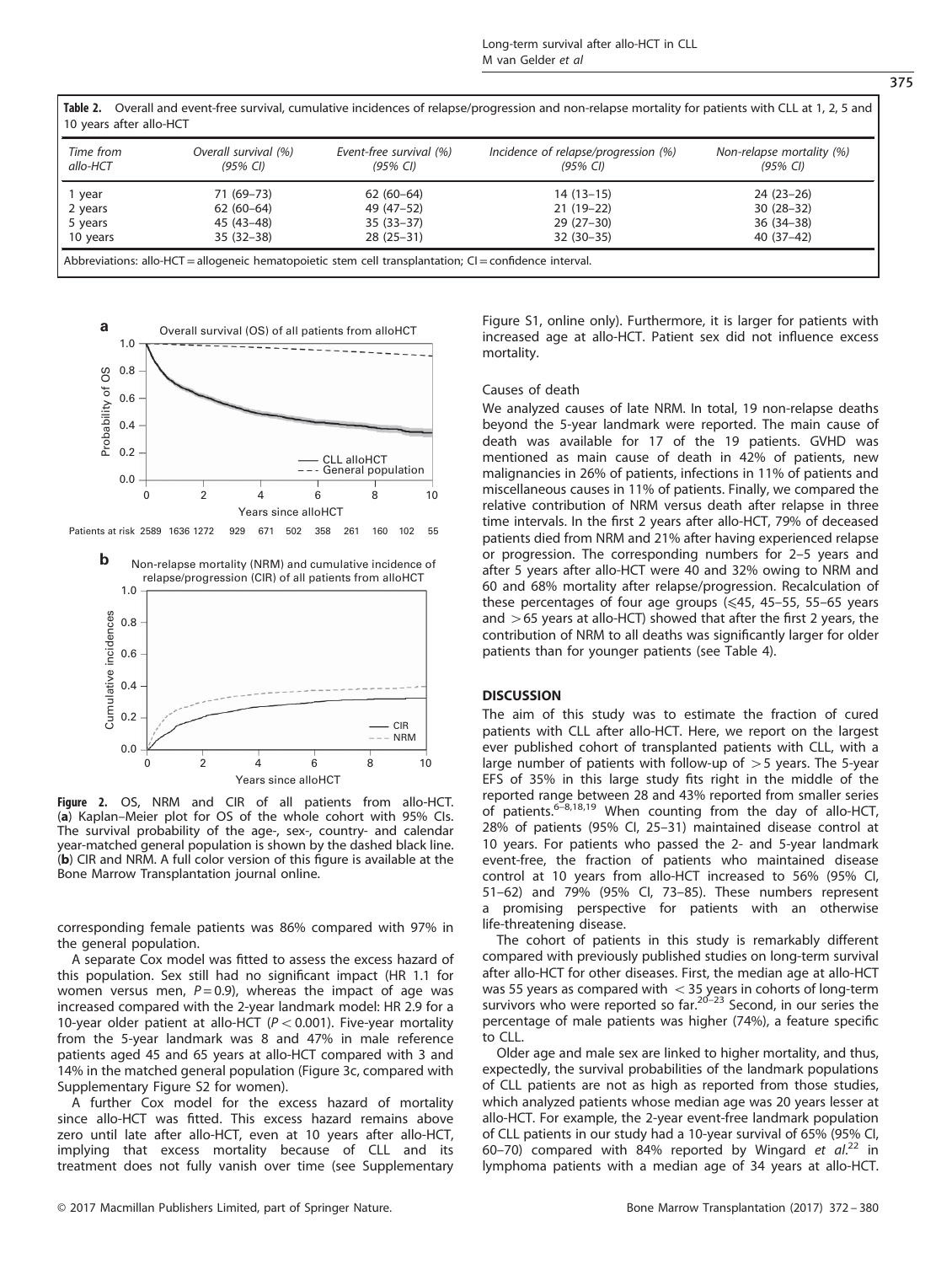<span id="page-4-0"></span>376

| Table 3. Overall and event-free survival, cumulative incidences of relapse/progression and non-relapse mortality for the 2- and 5-year LM |
|-------------------------------------------------------------------------------------------------------------------------------------------|
| populations of event-free patients                                                                                                        |

| Time from allo-HCT<br>(years)   | Time from LM<br>(years) | Overall survival (%)<br>(95% CI) | Event-free survival (%)<br>(95% CI) | Incidence of relapse/progression<br>(%) (95% CI) | Non-relapse mortality (%)<br>(95% CI) |  |
|---------------------------------|-------------------------|----------------------------------|-------------------------------------|--------------------------------------------------|---------------------------------------|--|
| 2-Year event-free LM population |                         |                                  |                                     |                                                  |                                       |  |
|                                 |                         | 93 (91-94)                       | 86 (84-89)                          | $7(5-9)$                                         | $7(5-8)$                              |  |
|                                 |                         | 81 (78-84)                       | $71(68 - 75)$                       | $16(13-18)$                                      | $13(11-15)$                           |  |
| 10                              | 8                       | 65 (60-70)                       | $56(51-62)$                         | 24 (20-28)                                       | $20(16-24)$                           |  |
| 5-Year event-free LM population |                         |                                  |                                     |                                                  |                                       |  |
| 6                               |                         | 96 (94-98)                       | 92 (89-95)                          | $5(2-7)$                                         | $3(1-5)$                              |  |
| 10                              |                         | 83 (77-90)                       | 79 (73-85)                          | $11(7-16)$                                       | $10(5-15)$                            |  |

To interpret this huge difference, the effect of the disease history and allo-HCT needs to be separated carefully from the expected 'background' mortality in the corresponding general population.

We calculated excess mortality compared with age-, sex-, country- and calendar year-matched controls. The advantage of using an additive Cox model for relative survival compared with the standardized incidence ratio—which is usually used for this purpose—is that the effect of risk factors can be determined and that the changes in excess hazard over time are taken into account. For example, for 65-year-old male patients who passed the 5-year post-allo-HCT landmark event-free, the 5-year mortality was 3.3 times (47% compared with 14%) as high as their matched controls. Reasons for excess mortality are late complications of CLL treatment before allo-HCT, mortality associated with allo-HCT and relapse of CLL. Comorbidity not related to CLL may also have an impact on mortality. The hematopoietic cell transplantationspecific comorbidity index as published in 2005 is a tool for  $classification$  of such information.<sup>[24](#page-8-0)</sup> Unfortunately, this index was not reported to the European Society for Blood and Marrow Transplantation registry for patients transplanted between 2000 and 2010. Thus, unfortunately, the degree of measurable comorbidity at allo-HCT cannot be displayed meticulously. Excess mortality was lower for younger patients (see [Figure 3c](#page-5-0)). For example, for a 45-year-old male patient who passed the 5-year landmark, excess mortality was 5% for the next 5 years.

NRM was the main cause of death in the first 2 years following allo-HCT, whereas CLL relapse was the predominant cause of death approximately from this landmark onwards [\(Table 4](#page-5-0)). However, NRM also accounted for a substantial fraction of mortality later on as shown by others before.<sup>[20,22](#page-7-0),[23](#page-8-0)</sup> For example, for the 5-year EF population, the incidence of NRM in the next 5 years was 10% (95% CI, 5–15) compared with 5% mortality of the matched population. This demonstrates that a substantial proportion of late mortality was related to the transplant procedure or the treatment of CLL before allo-HCT.

It has been reported before that mortality remains higher compared with that of matched controls, even for patients who passed the 10-year landmark after allo-HCT.<sup>[20,22,](#page-7-0)[23](#page-8-0)</sup> Interestingly, in our cohort excess mortality increased with age and the impact of age was even more pronounced for late mortality. As this study represents the first report on long-term survivors after allo-HCT in older patients, it is unknown whether this finding is specific for patients with CLL. Several groups ha[ve re](#page-8-0)ported on a higher risk of<br>cardiovascular events after allo-HCT.<sup>25–27</sup> In our cohort, GVHD and infections were still the most frequently reported main causes of late NRM. It has been demonstrated before that adjudication of causes of NRM is a complex undertaking and we cannot exclude that causes of death were attributed to GVHD, although other chronic conditions were causal or MRD had reappeared. $^{28}$  $^{28}$  $^{28}$  Thus, detailed information on late causes of mortality is important and therefore our findings provide strong mo[tivatio](#page-8-0)n for the implementation of long-term follow-up programs.<sup>29-31</sup>

The cumulative incidence of relapse of 29% at 5 years in this cohort study fits well with previously published data ranging from 17 to  $46\%$ <sup> $6-8,18$  $6-8,18$ </sup> A common pattern observed in most studies is that reduced-intensity conditioning is associated with higher relapse rates compared with myeloablative regimens. Yet, a consistent effect of conditioning intensity on OS has not been demonstrated for CLL.<sup>[18,](#page-7-0)[32](#page-8-0)</sup> Late relapses occurred in all of these studies. In our registry analysis, very late relapses after allo-HCT remained an important cause of treatment failure. Data on MRD at the landmark time-points were not available and one may speculate that patients with an MRD-negative CR at the landmark time-points have a better prognosis than the EF populations shown in this analysis. Still, the relapse rate was remarkably high. Two lessons can be learned with respect to graft-versus-leukemia effects from this observation. First, immunologic effector mechanisms fail to fully eradicate the disease and rather implement control of growth in a substantial proportion of patients. Second, late immunologic events may release CLL proliferation: this could be explained either by clonal evolution of CLL cells leading to immune escape or by a state of anergy of the donor immune system towards the leukemia.<sup>[33](#page-8-0)</sup>

Which clinical consequences can be delineated from these results? First, monitoring for relapse after allo-HCT remains an important task. Patients with relapse benefit from salvage therapy and still have a relatively good prognosis.<sup>34,35</sup> For example, Ibrutinib represents an appealing treatment option with an attractive risk–benefit profile.<sup>[36](#page-8-0)</sup> In a recently published series, the overall response rate in 16 patients with CLL who experienced relapse after allo-HCT was 88% and the PFS rate at 2 years was  $77\%$ <sup>37</sup> Venetoclax, a BCL2 inhibitor with great activity in patients with relapsed/refractory CLL, has recently been approved by the Food and Drug Administration and may become another option for patients who relapse after allo-HCT.<sup>1</sup> Yet, data on the use of Venetoclax in the post-transplantation setting are still lacking. Owing to the favorable risk–benefit ratio, both Ibrutinib and Venetoclax might even become suitable to treat relapsing CLL at a level of MRD. Second, our findings should provide motivation for improved care for long-term survivors. Elderly patients in particular may need special follow-up programs to counteract the increased hazard of death. Recommendations for the care of long-term survivors have been published in recent years and a variety of tools are available including educational material for patients such as the Transplant Guidelines Application ([https://bethematch.org/](https://bethematch.org/for-patients-and-families/support-and-resources/) [for-patients-and-families/support-and-resources/\)](https://bethematch.org/for-patients-and-families/support-and-resources/)[.29,30](#page-8-0) It is likely that the implementation of structured follow-up programs and better patient education will be instrumental to further reduce morbidity and mortality after allo-HCT. Finally, the prospect of long-term disease-free survival remains a valid argument for carefully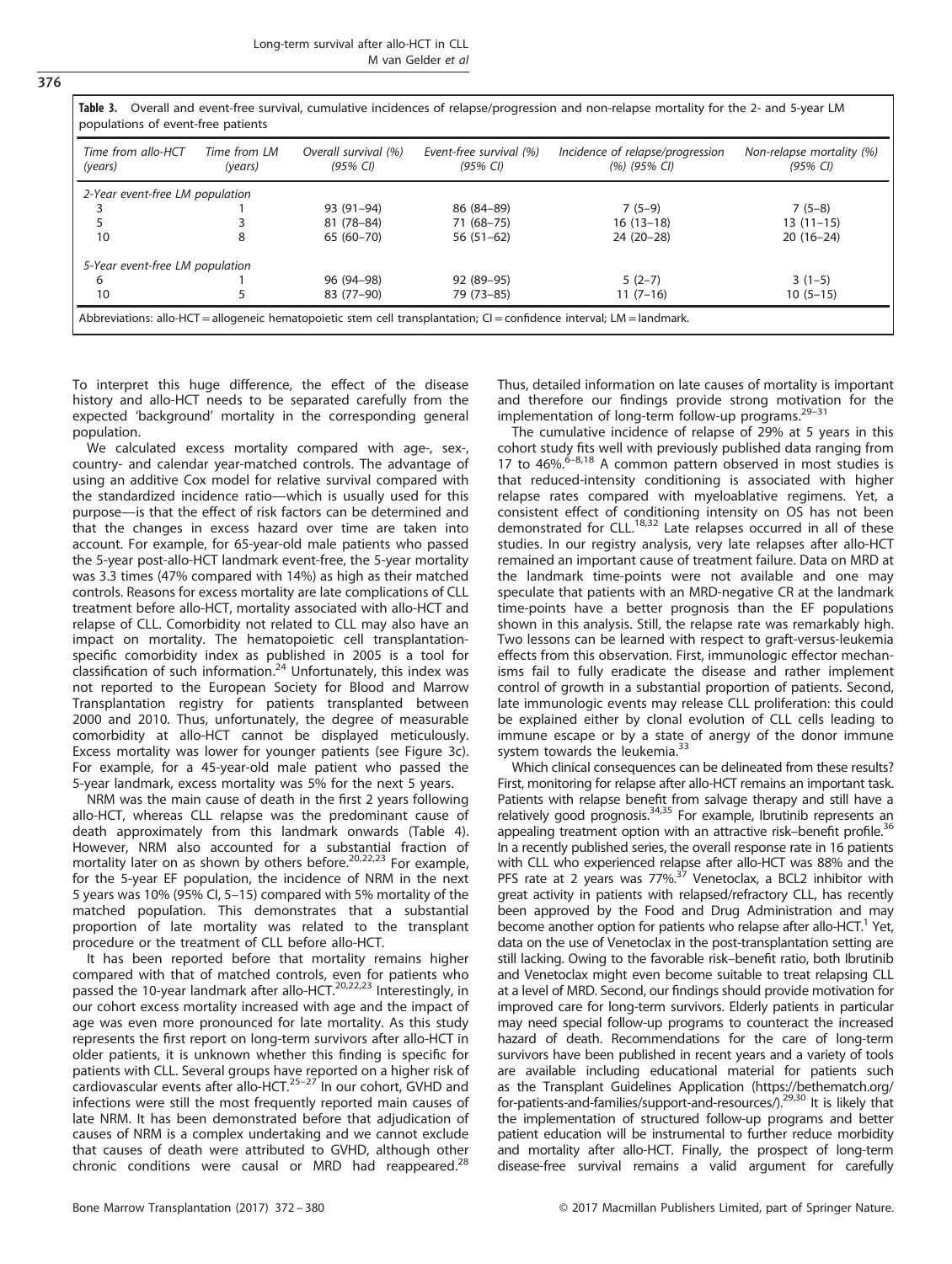<span id="page-5-0"></span>

Figure 3. OS compared with matched general population. OS is shown in landmark populations of patients with CLL who were alive and event-free at the 2- and 5-year landmark after hematopoietic cell transplantation (solid lines). This outcome is contrasted with survival of the age-, sex-, country- and calendar year-matched general population (dashed lines). (a) OS since the 2-year landmark for male and female patients and the corresponding outcome of the general population. ( $\mathbf b$  and  $\mathbf c$ ) OS since the 2- and 5-year landmark for male reference patients of ages 45 years and 65 years at allo-HCT based on a Cox regression model for relative survival. A full color version of this figure is available at the Bone Marrow Transplantation journal online.

considering allo-HCT in high-risk CLL, balancing individual diseasespecific and transplant-related risk factors, options to participate in clinical trials with new drugs, reimbursement of Venetoclax, Ibrutinib and Idelalisib, and the patient's preferences.<sup>[9](#page-7-0)</sup>

| Time intervals<br>after allo-HCT<br>(years) | Age at<br>allo-HCT<br>(years)                   | Number of<br>deaths     | NRM (% of<br>all deaths) | P-value |
|---------------------------------------------|-------------------------------------------------|-------------------------|--------------------------|---------|
| $0 - 2$                                     | $\leqslant$ 45<br>$45 - 55$<br>$55 - 65$<br>>65 | 105<br>325<br>436<br>59 | 76<br>77<br>81<br>81     | 0.2     |
| $2 - 5$                                     | $\leqslant$ 45<br>$45 - 55$<br>$55 - 65$<br>>65 | 37<br>97<br>115<br>16   | 19<br>42<br>45<br>44     | 0.02    |
| > 5                                         | $\leq 45$<br>$45 - 55$<br>$55 - 65$<br>> 65     | 6<br>28<br>32<br>0      | 0<br>21<br>47<br>$NA^a$  | 0.006   |

Abbreviations: allo-HCT =allogeneic hematopoietic stem cell transplantation; NA, not applicable; NRM, non-relapse mortality. <sup>a</sup>Thirteen patients at risk, no dead reported. 'Number of deaths' indicates the reported number of deaths in the data set in the indicated age group and time period. The fourth column gives the proportion of NRM deaths among all observed deaths. The contribution of death after relapse/progression can be calculated as 100 minus this number. The last column contains P-values for the  $\chi^2$  test for trend in proportions, testing within each time interval the association between age and proportion of NRM.

# CONFLICT OF INTEREST

The authors declare no conflict of interest.

## ACKNOWLEDGEMENTS

We thank Maja Pohar Perme (Institute for Biostatistics and Medical Informatics, University of Ljubljana, Ljubljana, Slovenia) for help with the software. Further, we are very grateful to Emili Montserrat who gave substantial input and critically revised the manuscript.

## THE CHRONIC MALIGNANCY WORKING PARTY MEMBERS

Gerhard Ehninger, Universitaetsklinikum Dresden, Dresden, Germany; Dietger Niederwieser, University Hospital Leipzig, Leipzig, Germany; Pavel Jindra, Charles University Hospital, Pilsen, Czech Republic; Henrik Sengeloev, Rigshospitalet, Copenhagen, Denmark; Martin Gramatzki, University Hospital Schleswig-Holstein Kiel Campus, Kiel, Germany; Peter Dreger, University of Heidelberg, Heidelberg, Germany; Eefke Petersen, University Medical Centre, Utrecht, The Netherlands; Donald Bunjes, Universitätsklinikum Ulm, Ulm, Germany; Michael Potter, Royal Marsden Hospital, London, UK; Dietrich Beelen, University Hospital, Essen, Germany; Jan Cornelissen, Erasmus MC-Daniel den Hoed Cancer Centre, Rotterdam, The Netherlands; Ibrahim Yakoub-Agha, Hôpital HURIEZ, Lille, FranceNigel Russell, Nottingham City Hospital, Nottingham, UK; Jürgen Finke, University of Freiburg, Freiburg, Germany; Hélène Schoemans, University Hospital Gasthuisberg, Leuven, Belgium; Antonin Vitek, Institute of Hematology and Blood Transfusion, Prague, Czech Republic; Alvaro Urbano Ispizua, Hospital Clinic, Barcelona, Spain; Didier Blaise, Institut Paoli Calmettes, Marseille, FranceLiisa Volin, HUCH Comprehensive Cancer Center, Helsinki, Finland; Renate Arnold, Charité Universitätsmedizin Berlin, Berlin, Germany; Patrice Chevallier, CHU Nantes, Nantes, France; Dolores Caballero, Hospital Clínico, Salamanca, Spain; Joan Hendrik Veelken, Leiden University Hospital, Leiden, The Netherlands; Ghulam Mufti, GKT School of Medicine, London, UK; Noel Milpied, Hôpital Haut-leveque, Pessac, France; Bruno Benedetto, AOU Citta della Salute e della Scienza di Torino, Torino, Italy; Michel Schaap, Radboud University, Nijmegen Medical Centre, Nijmegen, The Netherlands; Véronique Leblond, Universite Paris IV, Hopital la Pitié-Salpêtrière, Paris, France; Manos Nikolousis, Birmingham Heartlands Hospital, Birmingham, UK; Michael Hallek, University of Cologne, Cologne, Germany; Jakob Passweg, University Hospital, Basel,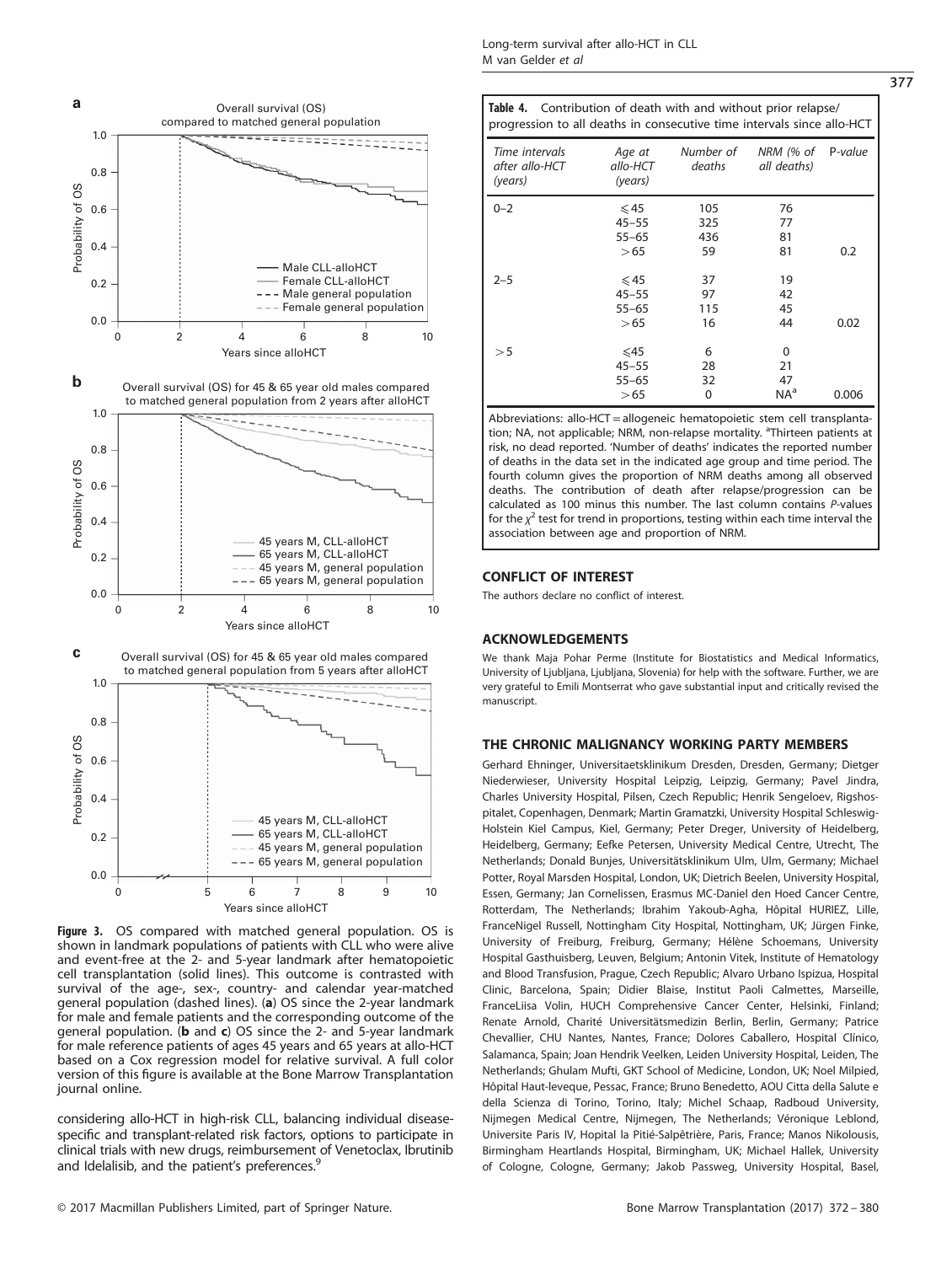378

Switzerland; Per Ljungman, Karolinska University Hospital, Stockholm, Sweden; Tamás Masszi, St István and St Laszlo Hospital, Budapest, Hungary; Matthias Stelljes, University of Münster, Münster, Germany; Paul Browne, St James's Hospital, Dublin, Ireland; Bertram Glass, Asklepios Klinik St Georg, Hamburg, Germany; Carlos Richard Espiga, Hospital U Marqués de Valdecilla, Santander, Spain; Jean Henri Bourhis, Gustave Roussy, Institut de Cancérologie, Villejuif, France; John Gribben, St Bartholomew's and The Royal London NHS Trust, London, UK; Roberto Foa, Univ. 'La Sapienza', Rome, ItalyJorge Sierra, Hospital Santa Creu i Sant Pau, Barcelona, Spain; Jiri Mayer, University Hospital Brno, Brno, Czech Republic; Mauricette Michallet, Centre Hospitalier Lyon Sud, Lyon, France; Kirsty Thomson, University College London Hospital, London, UK; Ellen Meijer, VU University Medical Center, Amsterdam, The Netherlands; Wolfgang Blau, Universitaetsmedizin Berlin, Berlin, Germany; Ernst Holler, University Regensburg, Regensburg, Germany; Andrea Bacigalupo, Ospedale San Martino, Genova, Italy; Francois Guilhot, Hopital La Miletrie, Poitiers, France; Kristina Carlson, University Hospital, Uppsala, Sweden; Pierre Zachée, ZNA, Antwerp, Belgium; Norbert Ifrah, CHRU, Angers, France; José Rafael Cabrera Marín, Hospital Universitario Puerta de Hierro, Madrid, Spain; Gerard Socié, Hopital St Louis, Paris, France; Grant McQuaker, Gartnaval General Hospital, Glasgow, UK; Agostino Cortelezzi, Fondazione IRCCS Ca' Granda Ospedale Maggiore Policlinico, Milano, Italy; Stig Lenhoff, Skanes University Hospital, Lund, Sweden; Johanna Tischer, Klinikum Grosshadern, Munich, Germany; Giuseppe Irrera, Azienda Ospedaliera, Reggio Calabria, Italy; Renato Fanin, Azienda Ospedaliero Universitaria di Udine, Udine, ItalyYves Beguin, CHU Sart-Tilman, Liege, Belgium; Arnon Nagler, Chaim Sheba Medical Center, Tel-Hashomer, Israel; Stephen Mackinnon, Royal Free Hospital and School of Medicine, London, UK; Maija Itälä-Remes, Turku University, Turku, FinlandEric Deconinck, Hopital Jean Minjoz, Besancon, France; Gerald Wulf, Universitätsklinikum Göttingen, Gottingen, Germany; Paolo Corradini, University of Milano, Milano, Italy; Maria Gilleece, Bexley Wing, St James's Institute of Oncology, Leeds, UK; Andy Peniket, Churchill Hospital, Oxford, UK; Arnold Ganser, Hannover Medical School, Hannover, Germany; Gernot Stuhler, Deutsche Klinik für Diagnostik, Wiesbaden, Germany; Edgar Faber, University Hospital, Olomouc, Czech Republic; Michal Komarnicki, Poznan University of Medical Sciences, Poznan, Poland; Lothar Kanz, Universität Tübingen, Tübingen, Germany; Mats Brune, Sahlgrenska University Hospital, Gothenburg, Sweden; Nicolaus Kröger, University Hospital Eppendorf, Hamburg, Germany; Thierry Lamy, Centre Hospitalier Universitaire de Rennes, Rennes, France; Miguel Sanz, Hospital Universitario La Fe, Valencia, Spain; Slawomira Kyrcz-Krzemien, Medical University of Silesia, Katowice, Poland; Kim Orchard, Southampton General Hospital, Southampton, UK; Ann Hunter, Leicester Royal Infirmary, Leicester, UKAnna Sandstedt, University Hospital, Linköping, Sweden; Nathalie Fegueux, CHU Lapeyronie, Montpellier, France; Giuseppe Bandini, Bologna University, S Orsola-Malpighi Hospital, Bologna, Italy; Stephen Robinson, Bristol Royal Hospital for Children, Bristol, UK; Charles Craddock, Queen Elizabeth Hospital, Birmingham, UK; Charles Crawley, Addenbrookes Hospital, Cambridge, UK; Laimonas Griskevicius, Vilnius University Hospital Santariskiu Klinikos, Vilnius, Lithuania; Adrian Bloor, Christie NHS Trust Hospital, Manchester, UK; Oumédaly Reman, CHU CAEN, Caen, France; Inken Hilgendorf, Universitätsklinikum Jena, Jena, Germany; Paul Cannell, Fiona Stanley Hospital, Perth Western Australia, Australia; Fabio Ciceri, Ospedale San Raffaele srl, Milano, Italy; Peter Kalhs, Medizinische Universitaet Wien, Vienna, Austria; Simona Sica, Universita Cattolica S Cuore, Rome, Italy; Hildegard Greinix, LKH - University Hospital Graz, Graz, AustriaRosanna Scimè, Ospedale V. Cervello, Palermo, Italy; Dominik Selleslag, AZ Sint-Jan, Brugge, Belgium; William Krüger, Klinik für Innere Medizin C, Greifswald, Germany; Anne Huynh, Institut Universitaire du Cancer Toulouse, Toulouse, France; Herman Einsele, Universitätsklinikum Würzburg, Würzburg, Germany; Jörg Bittenbring, University of Saarland, Homburg, Germany; Attilio Olivieri, Azienda Ospedali Riuniti di Ancona, Ancona, Italy; Olivier Hermine, Hôpital Necker, Paris, FranceTobias Gedde-Dahl, Rikshospitalet, Oslo, Norway; Jozsef Zsiros, Emma Kinderziekenhuis, Amsterdam, The Netherlands; Dennis Guyotat, CHRU St Etienne, Saint Etienne, FranceCatherine Cordonnier, Hôpital Henri Mondor, Creteil, FranceAntonio Campos, Inst. Português de Oncologia do Porto, Porto, PortugalMarco Casini, Hospital San Maurizio, Bolzano, Italy; Giovanni Martinelli, European Institute of Oncology, Milano, ItalyLutz Peter Müller, Martin-Luther-Universität Halle-Wittenberg, Halle, Germany; Gustaaf van Imhoff, University Medical Center Groningen (UMCG), Groningen, The Netherlands; Andreas Neubauer, University Hospital Giessen and Marburg, Marburg, Germany; Bruno Lioure, Nouvel Hopital Civil, Strasbourg, France; Rose-Marie Hamladji, Centre Pierre et Marie Curie, Alger, Algeria; Lucien Noens, University Hospital Gent, Ghent, Belgium; Matthias Theobald, University Medical Center Mainz, Mainz, Germany; Flavia Salvi, H SS. Antonio e Biagio, Alessandria, Italy; Ron Ram, Tel Aviv Sourasky Medical Center, Tel Aviv, Israel; Xavier Poiré, Cliniques Universitaires St Luc, Brussels, Belgium; Reuven Or, Hadassah University Hospital, Jerusalem, IsraelYves Chalandon, Hôpitaux Universitaires de Genève, Geneva, Switzerland; Carlos Solano, Hospital Clínico Universitario, Valencia, Spain; Keith Wilson, University Hospital of Wales, Cardiff, Wales, UK; Josep Maria Ribera Santasusana, ICO-Hospital Universitari Germans Trias i Pujol, Barcelona, Spain; Dimitrios Karakasis, Evangelismos Hospital, Athens, Greece; Kerstin Schäfer-Eckart, Klinikum Nürnberg, Nürnberg, Germany; Anders Wahlin, Umea University Hospital, Umeå, Sweden; Mohamad Mohty, Hospital Saint Antoine, Paris, France; Andrea Velardi, Ospedale Santa Maria della Misericordia, Perugia, Italy; Dominique Bron, Institut Jules Bordet, Brussels, Belgium; Adrián Alegre, Hospital de la Princesa, Madrid, Spain; Roberto Cairoli, Ospedale di Niguarda Ca` Granda, Milano, Italy; Giuseppe Marotta, Azienda Ospedaliera Universitaria Senese, Siena, Italy; Andrzej Lange, DCTK, Wroclaw, Poland; Franco Narni, Azienda Ospedaliero Universitaria di Modena Policlinico, Modena, Italy; Axel Fauser, Klinik für Knochenmarktransplantation, Idar-Oberstein, Germany; Alessandro Rambaldi, Azienda Ospedaliera Papa Giovanni XXIII, Bergamo, Italy; Gaelle Guillerm, C.H.R.U de Brest, Brest, France; Inmaculada Heras, Hospital Morales Meseguer, Murcia, Spain; John Snowden, Royal Hallamshire Hospital, Sheffield, UK; Wieslaw Wiktor-Jedrzejczak, Central Clinical Hospital, Warsaw, Poland; Urs Schanz, University Hospital, Zürich, Switzerland; Jean Yves Cahn, Hopital A. Michallon, Grenoble, France; Manuel Abecasis, Inst. Portugues Oncologia, Lisboa, Portugal; Guido Kobbe, Heinrich Heine Universität, Düsseldorf, Germany; Rahuman Salim, Royal Liverpool University Hospital, Liverpool, UK; Christian Junghanss, Universität Rostock, Rostock, Germany; Erik Kay Segel, Arhus Amtssygehus, Aarhus, DenmarkL. Clement, Hopital d'Enfants, Vandoeuvre Les Nancy, France; Pavel Zák, Charles University Hospital, Hradec Králové, Czech Republic; Bernd Metzner, Klinikum Oldenburg, Oldenburg, Germany; Ildefonso Espigado, Hospital Universitario Virgen del Rocío, Sevilla, Spain; Herve Tilly, Centre Henri Becquerel, Rouen, France; Wilfried Schroyens, Antwerp University Hospital (UZA), Antwerp Edegem, Belgium; Claudio Favre, Azienda Ospedaliera Universitaria Pisa, Pisa, Italy; Domenico Russo, Azienda Ospedaliera Spedali Civili Di Brescia, Brescia, Italy; Günther Gastl, University Hospital Innsbruck, Innsbruck, Austria; Jacques-Olivier Bay, CHU ESTAING, Clermont-Ferrand, France; Emilio Paolo Alessandrino, Fondazione IRCCS Policlinico San Matteo, Pavia, Italy; Ignazio Majolino, Ospedale S Camillo, Rome, Italy; Alberto Bosi, Ospedale di Careggi, Firenze, Italy; Tsila Zuckerman, Rambam Medical Center, Haifa, IsraelMahmoud Aljurf, King Faisal Specialist Hospital and Research Centre, Riyadh, Saudi Arabia; Jackie Thomson, Haematology Pretoria East Hospital, Pretoria Gauteng, South Africa; Pietro Pioltelli, Ospedale San Gerardo, Monza, Italy; Achilles Anagnostopoulos, George Papanicolaou General Hospital, Thessaloniki, GreeceHarry Schouten, University Hospital Maastricht, Maastricht, The Netherlands; Eleni Tholouli, Manchester Royal Infirmary, Manchester, UK; Gunhan Gurman, Ankara University Faculty of Medicine, Ankara, Turkey; Filiz Vural, Ege University Medical School, Izmir, Turkey; Samo Zver, University Medical Center, Ljubljana, Slovenia; Soledad González Muñiz, Hospital Universitario Central de Asturias, Asturias, Spain; Boris Afanasyev, Saint Petersburg State Medical Pavlov University, St Petersburg, Russia; David Pohlreich, Charles University Hospital, Prague, Czech Republic; Andrzej Hellmann, Medical University of Gdansk, Gdansk, Poland; Wolf Rösler, University Hospital Erlangen, Erlangen, Germany; Sonja Martin, Robert-Bosch-Krankenhaus, Stuttgart, Germany; Jane Apperley, Hammersmith Hospital, London, UK; Damian Finnegan, Belfast City Hospital, Belfast, Northern Ireland, UK; Marc Renaud, Hopital Bretonneau, Tours, France; Damir Nemet, University Hospital Center Rebro, Zagreb, Croatia; Dominic Culligan, Aberdeen Royal Infirmary – Foresterhill, Aberdeen, UK; Luca Castagna, Istituto Clinico Humanitas, Rozzano Milano, Italy; Nicola Cascavilla, IRCCS, Casa Sollievo della Sofferenza, San Giovanni Rotondo, Italy; Mickey Koh, St George's Hospital, London, UK; Manuel Jurado Chacón, Hospital Universitario Virgen de las Nieves, Granada, Spain; Hakan Ozdogu, Baskent University Hospital, Yuregir Adana, Turkey; Andrew Spencer, The Alfred Hospital, Melbourne, Australia; Carlos Vallejo Llamas, Hospital Universitario Donostia, San Sebastian Gipuzkoa, Spain; Mariella Grasso, Az. Ospedaliera S Croce e Carle, Cuneo, Italy; Sebastian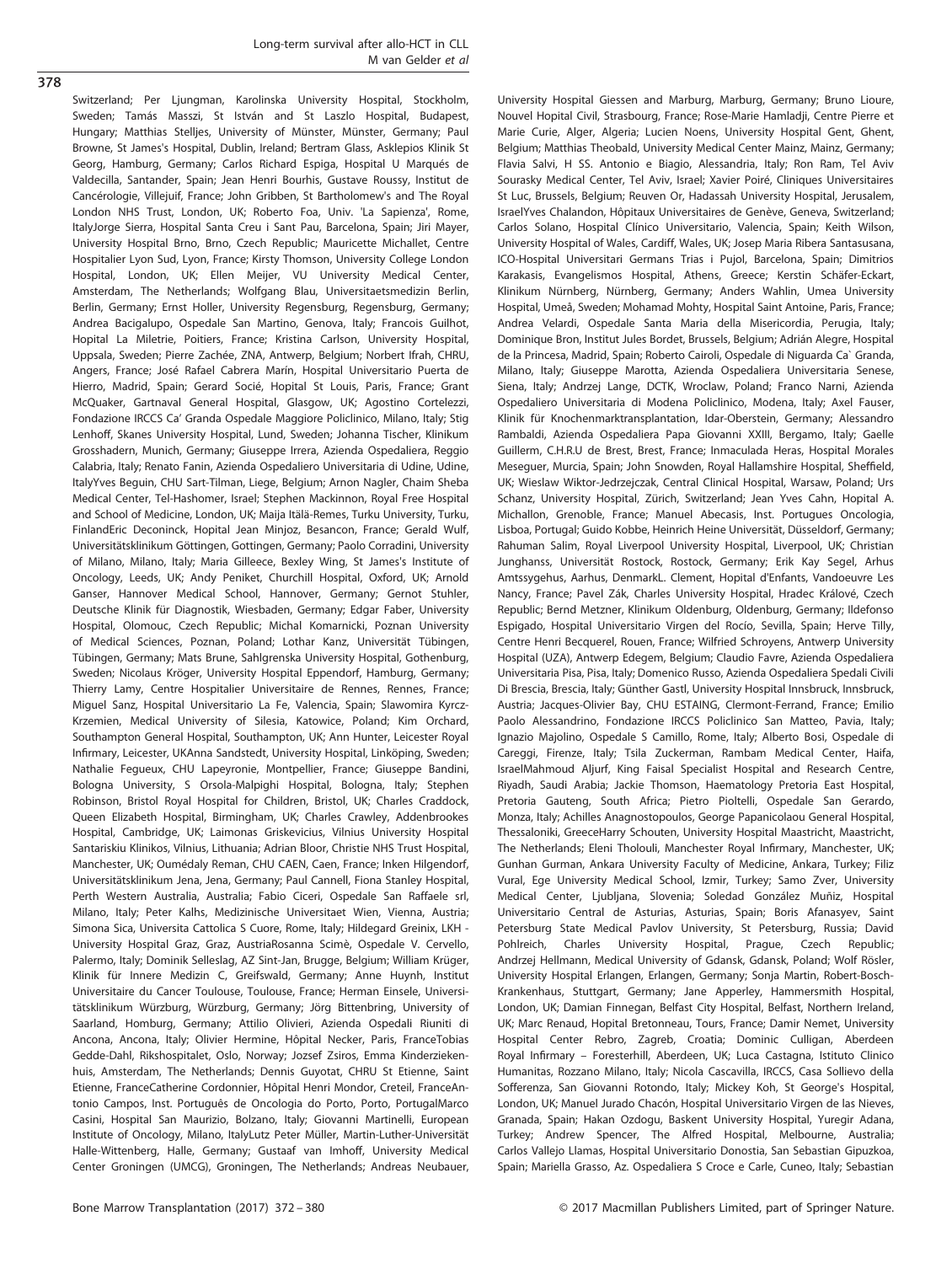379

<span id="page-7-0"></span>Garzon Lopez, Hospital del SAS, Cádiz Jerez de la Frontera, Spain; Fabio Benedetti, Policlinico GB Rossi, Verona, Italy; Dries Deeren, AZ Delta, Roeselare, Belgium; Thierry de Revel, Hôpital d'instruction des armées Percy, Clamart, France; Maurizio Musso, Ospedale La Maddalena - Dpt. Oncologico, Palermo, Italy; Kazimierz Halaburda, Institute of Hematology and Transfusion Medicine, Warsaw, Poland; Anna Sureda, ICO-Hospital Duran i Reynals, Barcelona, Spain; Emanuele Angelucci, Ospedale 'A Businco' Cagliari, Cagliari, Italy; José Luis Diez-Martin, Hospital Gregorio Marañón, Madrid, Spain; Hannah Hunter, Derriford Hospital, Plymouth, UK; Yener Koc, Medical Park Hospitals, Antalya, Turkey; Dominique Bordessoule, CHRU Limoges, Limoges, France; Loic Fouillard, Centre Hospitalier de Meaux, Meaux, France; Paolo Di Bartolomeo, Ospedale Civile, Pescara, Italy; Patrizio Mazza, Ospedale Nord, Taranto, Italy; Nicolas Novitzky, University of Cape Town Faculty of Health Sciences, Cape Town, South Africa; Christian Peschel, Klinkum Rechts der Isar, Munich, Germany; Jose Luis Bello López, Complexo Hospitalario Universitario de Santiago (CHUS), Santiago De Compostela, Spain; Maria Jesús Pascual Cascon, Hospital Regional de Málaga, Málaga, Spain; Kenneth R. Romeril, Wellington Hospital, Wellington, New ZealandRik Schots, Universitair Zieken; huis Brussel, Brussels, Belgium; Pirjo Koistinen, Oulu University Hospital, Oulu, Finland; William Arcese, Policlinico Universitario Tor Vergata, Rome, Italy; Melih Aktan, Ýstanbul Tip Fakultesi, Istanbul, Turkey; Francesco Rodeghiero, S Bortolo Hospital, Vicenza, Italy; Andrew Butler, Canterbury Health Laboratories, Christchurch, New Zealand; Michele Pizzuti, Ospedale San Carlo, Potenza, Italy; Anglea Melpignano, Perrino Hospital, Brindisi, Italy; Angelo Michele Carella, Azienda Ospedaliera Universitaria San Martino, Genova, Italy; David Valcárcel/José Sánchez de Toledo Codina, Hospital Vall d`Hebron, Barcelona, Spain; Piero Galieni, Mazzoni Hospital, Ascoli Piceno, Italy; Peter Bader, Universitätsklinikum Frankfurt, Frankfurt am Main, Germany; Dr Hahn, Buergerhospital, Stuttgart, GermanyLuigi Cavanna, Hospital Guglielmo da Saliceto, Piacenza, Italy; Gülsan Sucak, Gazi Universitesi Tip Fakültesi Hastanesi, Ankara, Turkey; Angus JM Broom, Western General Hospital, Edinburgh, UK; Pedro Gomez García, Hospital Reina Sofia, Córdoba, Spain; Emmanuelle Nicolas-Virelizier, Centre Leon Berard, Lyon, France; Vittorio Rizzoli, University of Parma, Parma, ItalyF Witz, CHU Nancy-Brabois, Nancy, France; Mike Potter, The Trustee of London Clinic, London, UK; Matthew Collin, Freeman Hospital, Newcastle Upon Tyne, UK; Mark Ringhoffer, Klinikum Karlsruhe gGmbH, Karlsruhe, Germany; Emin Kansu, Hacettepe University, Ankara, Turkey; Hans Martin, Klinikum der Johann Wolfgang Goethe-Universität, Frankfurt am Main, Germany; José Moraleda, Hospital Clínico Universitario Virgen de la Arrixaca, Murcia, Spain; Delphine Pranger, GHDC, Charleroi, Belgium; Richard Greil, Landeskliniken Betriebsges. mbH, Salzburg, Austria; Ali Bazarbachi, American University of Beirut Medical Center, Beirut, Lebanon; Mustafa Ozturk, Gülhane Military Medical Academy, Ankara Etlik, Turkey; Franca Fagioli, Ospedale Infantile Regina Margherita, Torino, Italy; Esa Jantunen, Kuopio University Hospital, Kuopio, Finland; Moshe Yeshurun, Beilinson Hospital, Petach-Tikva, Israel; Fevzi Altuntas, Ankara Oncology Research and Education Hospital, Ankara, Turkey; Renato Bassan, Ospedale Dell`Angelo, Venezia-Mestre, Italy; Pierre-Simon Rohrlich, CHU Nice — Hôpital de l`ARCHET I, Nice, France; Santiago Jimenez, Hospital de Gran Canaria 'Dr Negrin', Las Palmas, De Gran Canaria, Spain; Sylvie Glaisner, Centre Rene Huguenin, Saint-Cloud, France; Orazio Vinante, Civic Hospital, Noale, Italy; Johannes Clausen, Elisabethinen-Hospital, Linz, Austria; Javier López-Jiménez, Hospital Ramón y Cajal, Madrid, Spain; Koen Theunissen, Jessa Ziekenhuis, Hasselt, Belgium; Giorgina Specchia, Azienda Ospedaliero Universitaria Policlinico Bari, Bari, Italy; Vincenzo Pavone, Hospital C Panico, Tricase, Lecce, Italy; Jürgen Krauter, Städtisches Klinikum Braunschweig, Braunschweig, Germany; David Edwards, Ysbyty Gwynedd, Bangor, Wales, UK; Jose Rifón, Clínica Universitaria de Navarra, Pamplona, Spain; Hele Everaus, Tartu University Hospital, Tartu, Estonia; Gian Antonia Da Prada, Fondazione S Maugeri, Pavia, Italy; Mohammed Wattad, Kliniken Essen Süd, Essen, Germany; Giuseppe Milone, Ospedale Ferrarotto, Catania, Italy; Jan Walewski, The Maria Sklodowska-Curie Memorial Cancer Centre, Warsaw, Poland; Catherine Thieblemont, Hôpital St Louis, Paris, France; Giorgio La Nasa, Centro Trapianti di Midollo Osseo, Cagliari, ItalyMichel Duchosal, Universitaire Vaudois, Lausanne, Switzerland; Felicetto Ferrara, Cardarelli Hospital, Napoli, Italy; Alain Devidas, Centre Hospitalier Gilles de Corbeil, Corbeil-Essone, France; Alain Delmer, Hôpital Robert Debre, Reims, France; Laurent Degos, St Louis, Paris, France

# **REFERENCES**

- 1 Stilgenbauer S, Eichhorst B, Schetelig J, Coutre S, Seymour JF, Munir T et al. Venetoclax in relapsed or refractory chronic lymphocytic leukaemia with 17p deletion: a multicentre, open-label, phase 2 study. Lancet Oncol 2016; 17: 768–778.
- 2 Byrd JC, Jones JJ, Woyach JA, Johnson AJ, Flynn JM. Entering the era of targeted therapy for chronic lymphocytic leukemia: impact on the practicing clinician. J Clin Oncol 2014; 32: 3039–3047.
- 3 Byrd JC, Furman RR, Coutre SE, Burger JA, Blum KA, Coleman M et al. Three-year follow-up of treatment-naive and previously treated patients with CLL and SLL receiving single-agent ibrutinib. Blood 2015; 125: 2497–2506.
- 4 Schetelig J, Thiede C, Bornhauser M, Schwerdtfeger R, Kiehl M, Beyer J et al. Evidence of a graft-versus-leukemia effect in chronic lymphocytic leukemia after reduced-intensity conditioning and allogeneic stem-cell transplantation: the Cooperative German Transplant Study Group. J Clin Oncol 2003; 21: 2747–2753.
- 5 Ritgen M, Stilgenbauer S, Von Neuhoff N, Humpe A, Bruggemann M, Pott C et al. Graft-versus-leukemia activity may overcome therapeutic resistance of chronic lymphocytic leukemia with unmutated immunoglobulin variable heavy chain gene status: implications of minimal residual disease measurement with quantitative PCR. Blood 2004; 104: 2600–2602.
- 6 Sorror ML, Storer BE, Sandmaier BM, Maris M, Shizuru J, Maziarz R et al. Five-year follow-up of patients with advanced chronic lymphocytic leukemia treated with allogeneic hematopoietic cell transplantation after nonmyeloablative conditioning. J Clin Oncol 2008; 26: 4912–4920.
- 7 Dreger P, Dohner H, Ritgen M, Bottcher S, Busch R, Dietrich S et al. Allogeneic stem cell transplantation provides durable disease control in poor-risk chronic lymphocytic leukemia: long-term clinical and MRD results of the German CLL Study Group CLL3X trial. Blood 2010; 116: 2438–2447.
- 8 Brown JR, Kim HT, Armand P, Cutler C, Fisher DC, Ho V et al. Long-term follow-up of reduced-intensity allogeneic stem cell transplantation for chronic lymphocytic leukemia: prognostic model to predict outcome. Leukemia 2013; 27: 362–369.
- 9 Dreger P, Schetelig J, Andersen N, Corradini P, van Gelder M, Gribben J et al. Managing high-risk CLL during transition to a new treatment era: stem cell transplantation or novel agents? Blood 2014; 124: 3841–3849.
- 10 Jain P, Keating M, Wierda W, Estrov Z, Ferrajoli A, Jain N et al. Outcomes of patients with chronic lymphocytic leukemia after discontinuing ibrutinib. Blood 2015; 125: 2062–2067.
- 11 Mato A, Nabhan C, Barr PM, Ujjani CS, Hill BT, Lamanna N et al. Favorable outcomes in CLL pts with alternate kinase inhibitors following ibrutinib or idelalisib discontinuation: results from a large multi-center study. Blood 2015; 126: 719.
- 12 Jones J, Mato AR, Coutre S, Wierda W, Choi MY, Davids MS et al. Preliminary results of a phase 2, open-label study of venetoclax (ABT-199/GDC-0199) monotherapy in patients with chronic lymphocytic leukemia relapsed after or refractory to ibrutinib or idelalisib therapy. Blood 2015; 126: 715.
- 13 Byrd JC, Wierda W, Jones J, O'Brien S, Brown JR, Schuh A et al. The Bruton tyrosine kinase (Btk) inhibitor ACP-196: marked activity in relapsed/refractory CLL with a favorable safety profile. Blood 2015; 126: 831.
- 14 Iacobelli S. Suggestions on the use of statistical methodologies in studies of the European Group for Blood and Marrow Transplantation. Bone Marrow Transplant 2013; 48(Suppl 1): S1–37.
- 15 Stare J, Pohar M, Henderson R. Goodness of fit of relative survival models. Stat Med 2005; 24: 3911–3925.
- 16 Pohar M, Stare J. Relative survival analysis in R. Comput Methods Programs Biomed 2006; 81: 272–278.
- 17 Nicolaie MA, van Houwelingen HC, Putter H. Vertical modeling: a pattern mixture approach for competing risks modeling. Stat Med 2010; 29: 1190-1205.
- 18 Sobecks RM, Leis JF, Gale RP, Ahn KW, Zhu X, Sabloff M et al. Outcomes of human leukocyte antigen-matched sibling donor hematopoietic cell transplantation in chronic lymphocytic leukemia: myeloablative versus reduced-intensity conditioning regimens. Biol Blood Marrow Transplant 2014; 20: 1390–1398.
- 19 Sabloff M, Sobecks RM, Ahn KW, Zhu X, de Lima M, Brown JR et al. Does total body irradiation conditioning improve outcomes of myeloablative human leukocyte antigen-identical sibling transplantations for chronic lymphocytic leukemia? Biol Blood Marrow Transplant 2014; 20: 421–424.
- 20 Martin PJ, Counts GW Jr., Appelbaum FR, Lee SJ, Sanders JE, Deeg HJ et al. Life expectancy in patients surviving more than 5 years after hematopoietic cell transplantation. J Clin Oncol 2010; 28: 1011–1016.
- 21 Goldman JM, Majhail NS, Klein JP, Wang Z, Sobocinski KA, Arora M et al. Relapse and late mortality in 5-year survivors of myeloablative allogeneic hematopoietic cell transplantation for chronic myeloid leukemia in first chronic phase. J Clin Oncol 2010; 28: 1888–1895.
- 22 Wingard JR, Majhail NS, Brazauskas R, Wang Z, Sobocinski KA, Jacobsohn D et al. Long-term survival and late deaths after allogeneic hematopoietic cell transplantation. J Clin Oncol 2011; 29: 2230–2239.